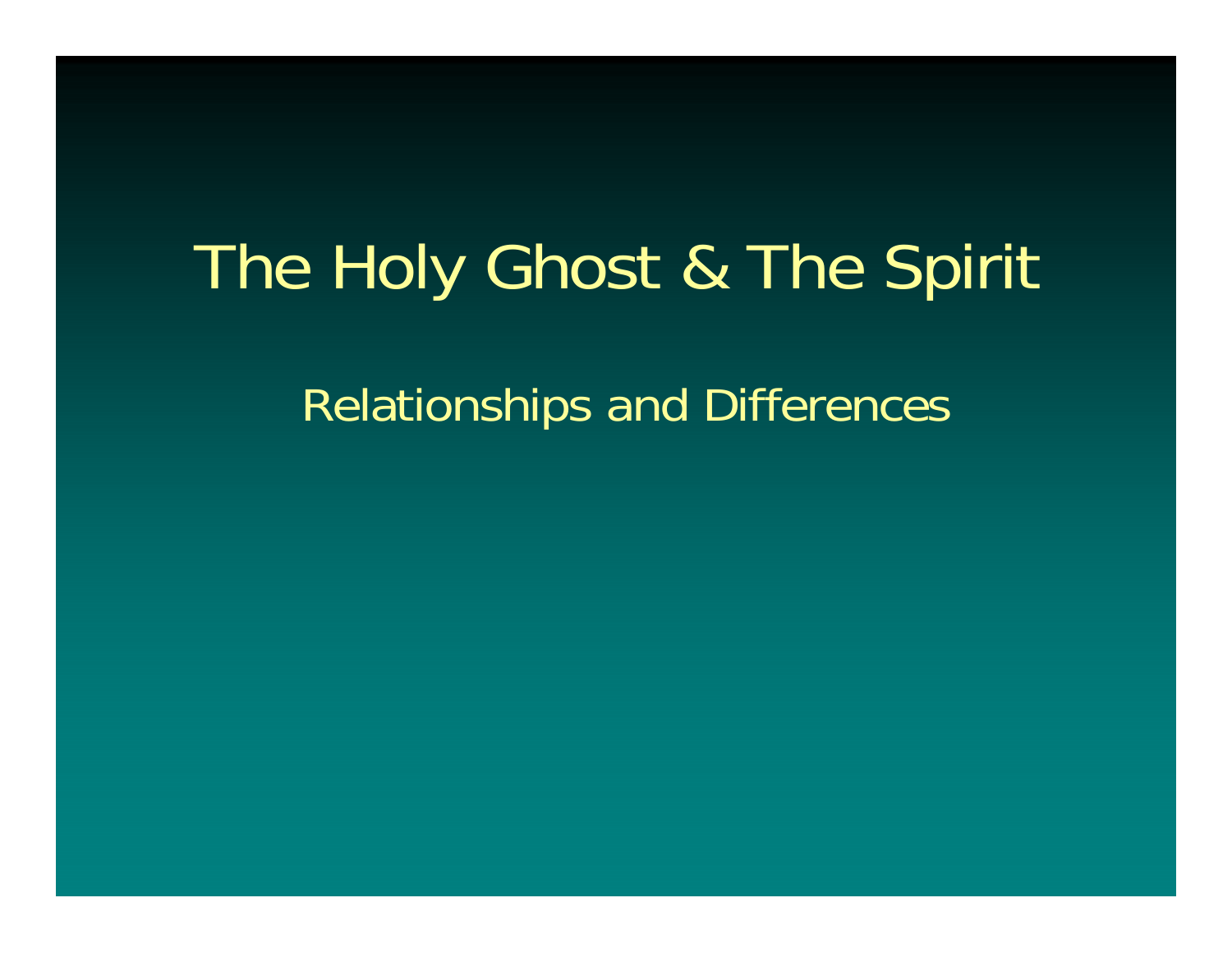# Outline

- $\blacksquare$ The Holy Ghost
- •The Spirit (Light of Christ, Spirit of Christ)
- •The Holy Ghost and the Spirit are different
- $\blacksquare$ Holy Ghost uses the Light of Christ
- •The Spirit is the agency of God's Power
- •Before Baptism
- $\blacksquare$ Gift of the Holy Ghost
- •Gifts of the Spirit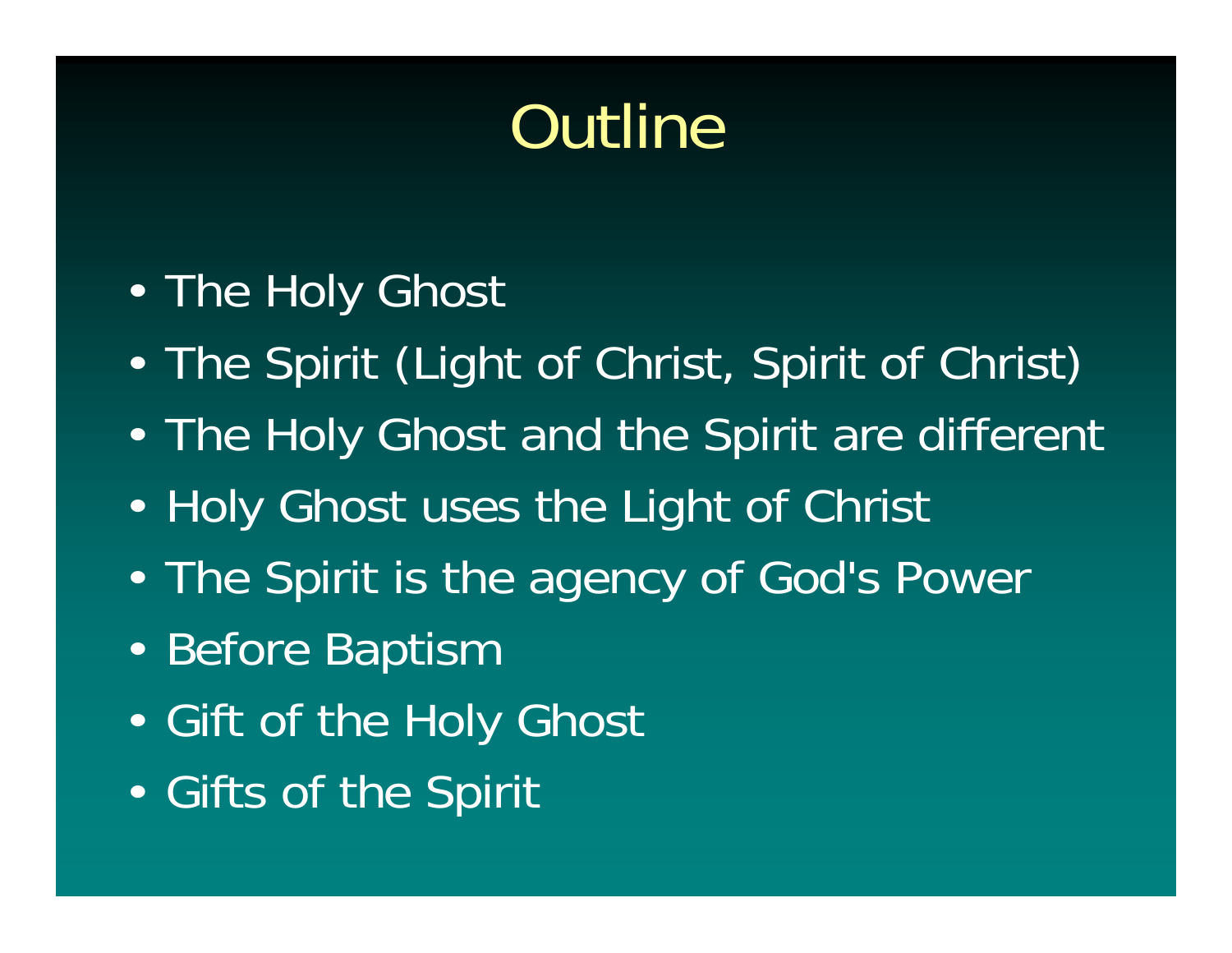# Holy Ghost

- 3<sup>rd</sup> Member of the Godhead
- Personage of Spirit (D&C 130:22)
- Referred to as "He" not "it" (John 14:26, John 15:26)
- One place at one time
- Holy Ghost and Light of Christ different
- Holy Ghost and gift of Holy Ghost different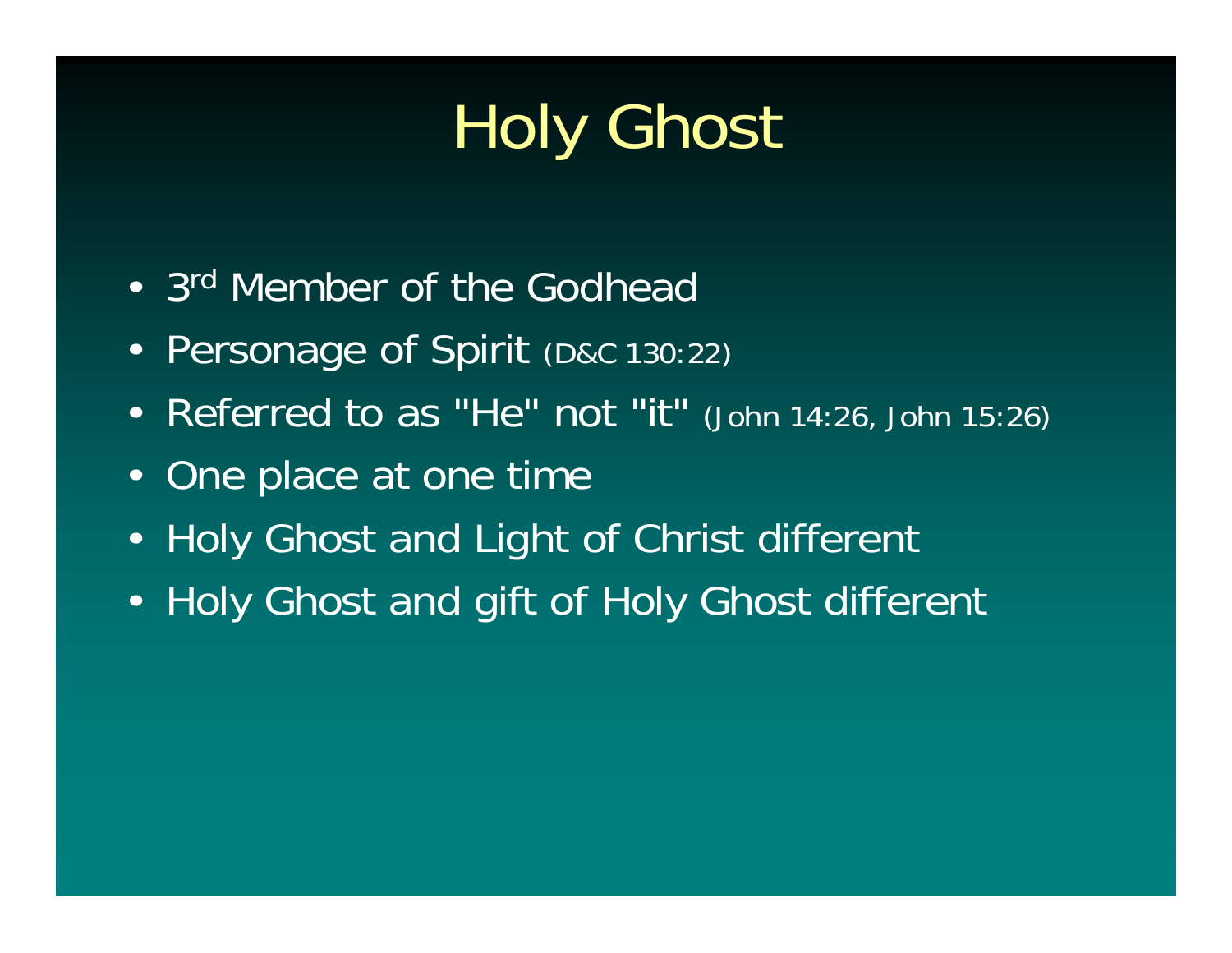# Holy Ghost – Responsibilities and Functions

- $\bullet$ Revelator
- Teacher
- Comforter
- •Holy Spirit of Promise
- Witness of Christ
- Witness to our spirit
- $\bullet$ Guide to and witness of truth
- •**Prophecy**
- •Beareth record of Father & Sor
- Sanctifier
- •Baptism of Fire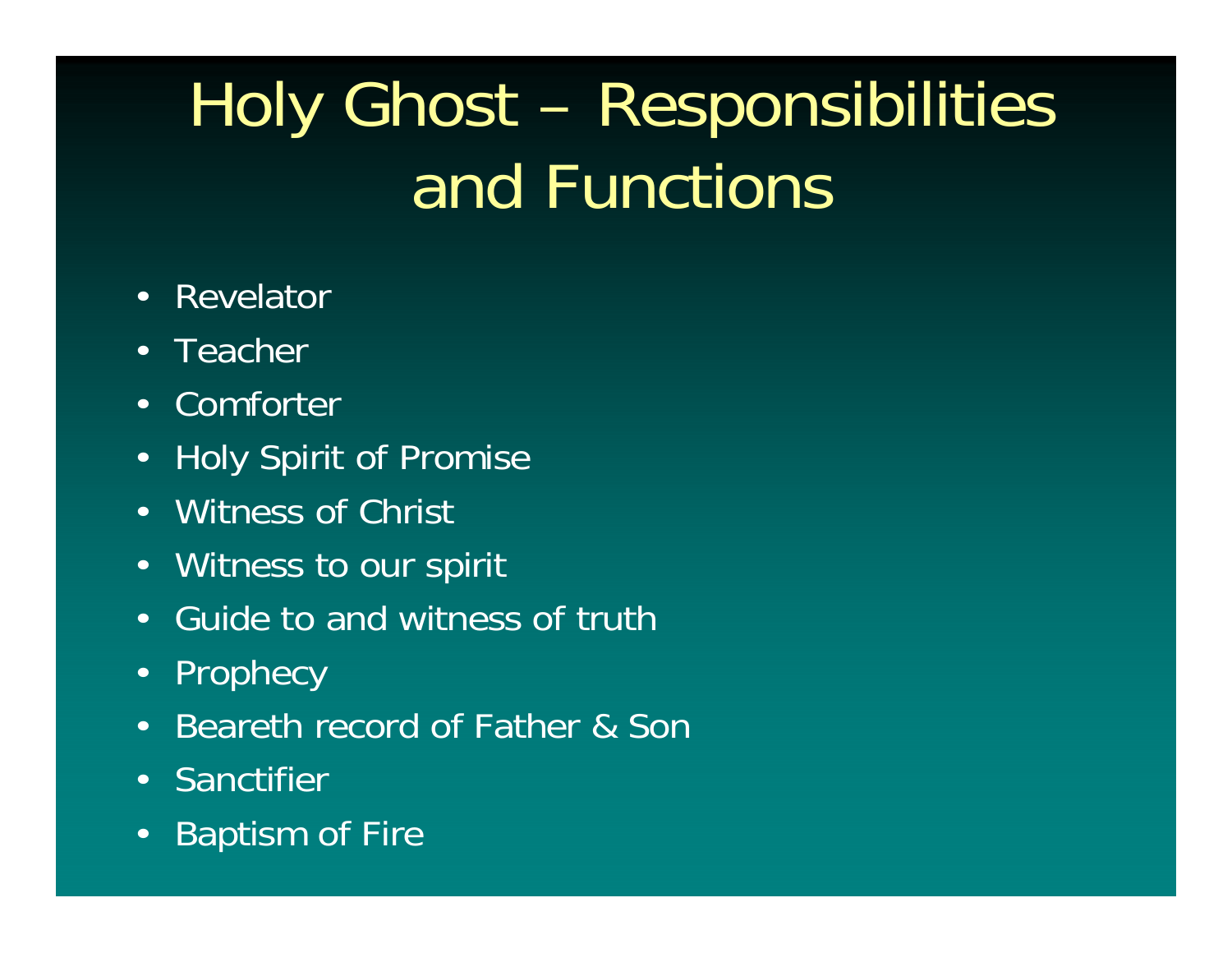# The Spirit (Light of Christ, Spirit of Christ)

- •It is not God the Father, Jesus Christ nor the Holy Ghost
- $\bullet$ Impersonal
- •Emanates from God (D&C 88:12)
- •Is everywhere and in everything (D&C 88:12-13)
- •Law by which governs all things (D&C 88:13)
- $\bullet$ Light of Sun, stars, earth & power by which they are made (D&C 88:7-10)
- •Enlightens our minds (D&C 84:45, D&C 88:11)
- $\bullet$ Gives life to all things (D&C 84:45)
- $\bullet$ Transmits spiritual gifts (Moroni 10:17)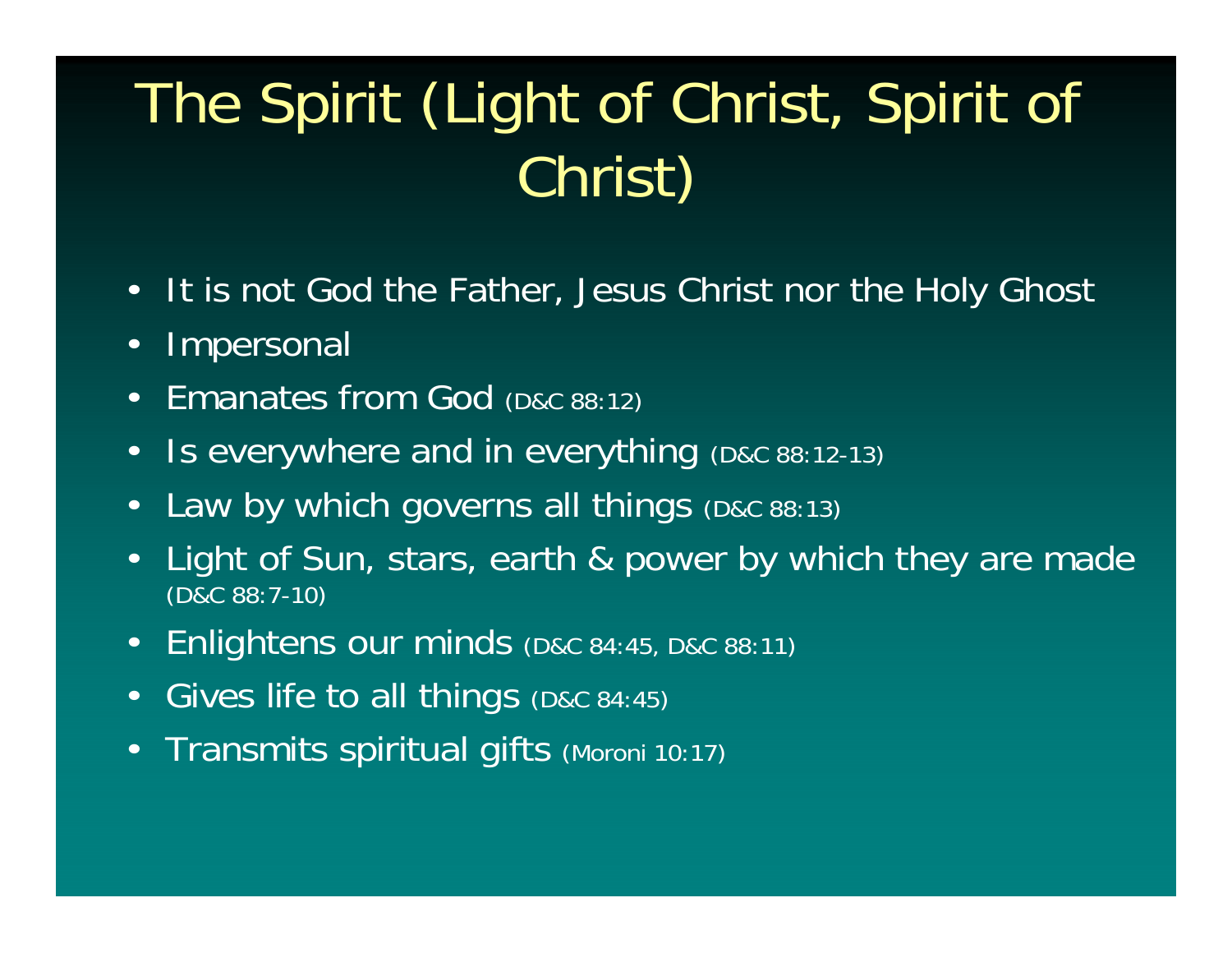# The Spirit (cont.)

#### •**Bruce R McConkie:**

"There is a spirit—the Spirit of the Lord, the Spirit of Christ, the light of truth, the light of Christ—that defies description and is beyond mortal comprehension. It is in us and in all things; it is around us and around all things; it fills the earth and the heavens and the universe. It is everywhere, in all immensity, without exception; it is an indwelling, immanent, ever-present, neverabsent spirit. It has neither shape nor form nor personality. It is not an entity nor a person nor a personage. It has no agency, does not act independently, and exists not to act but to be acted upon." (New witness to the Articles of Faith, pg 258)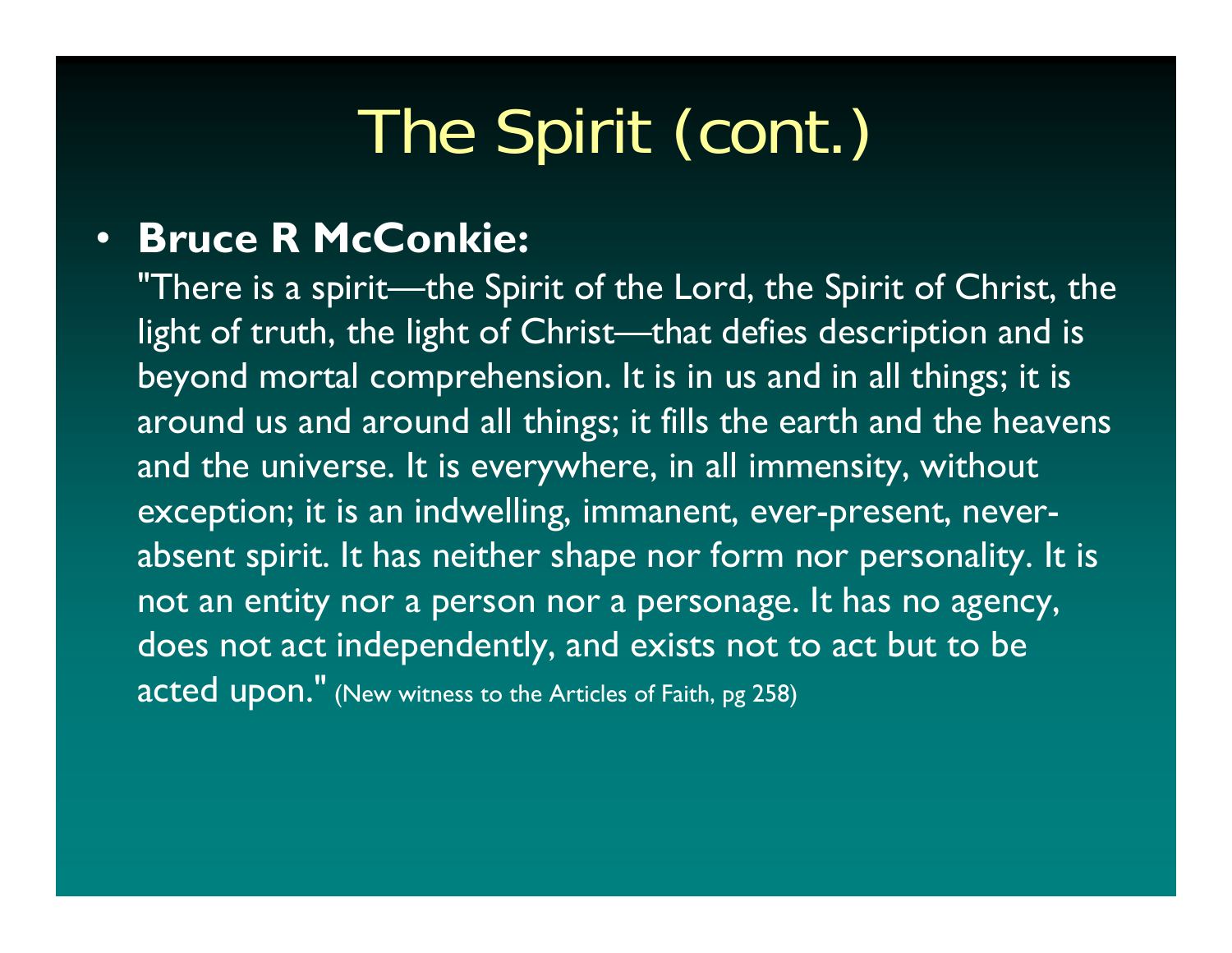### The Holy Ghost and the Spirit are different

#### **Joseph Fielding Smith:**

"The Holy Ghost should not be confused with the Spirit which fills the immensity of space and which is everywhere present. This other Spirit is impersonal and has no size, nor dimension; it proceeds forth from the presence of the Father and the Son and is in all things. We should speak of the Holy Ghost as a personage as "he" and this other Spirit as "it," although when we speak of the power or gift of the Holy Ghost we may properly say "it." " (Doctrines of Salvation, 1:49-50)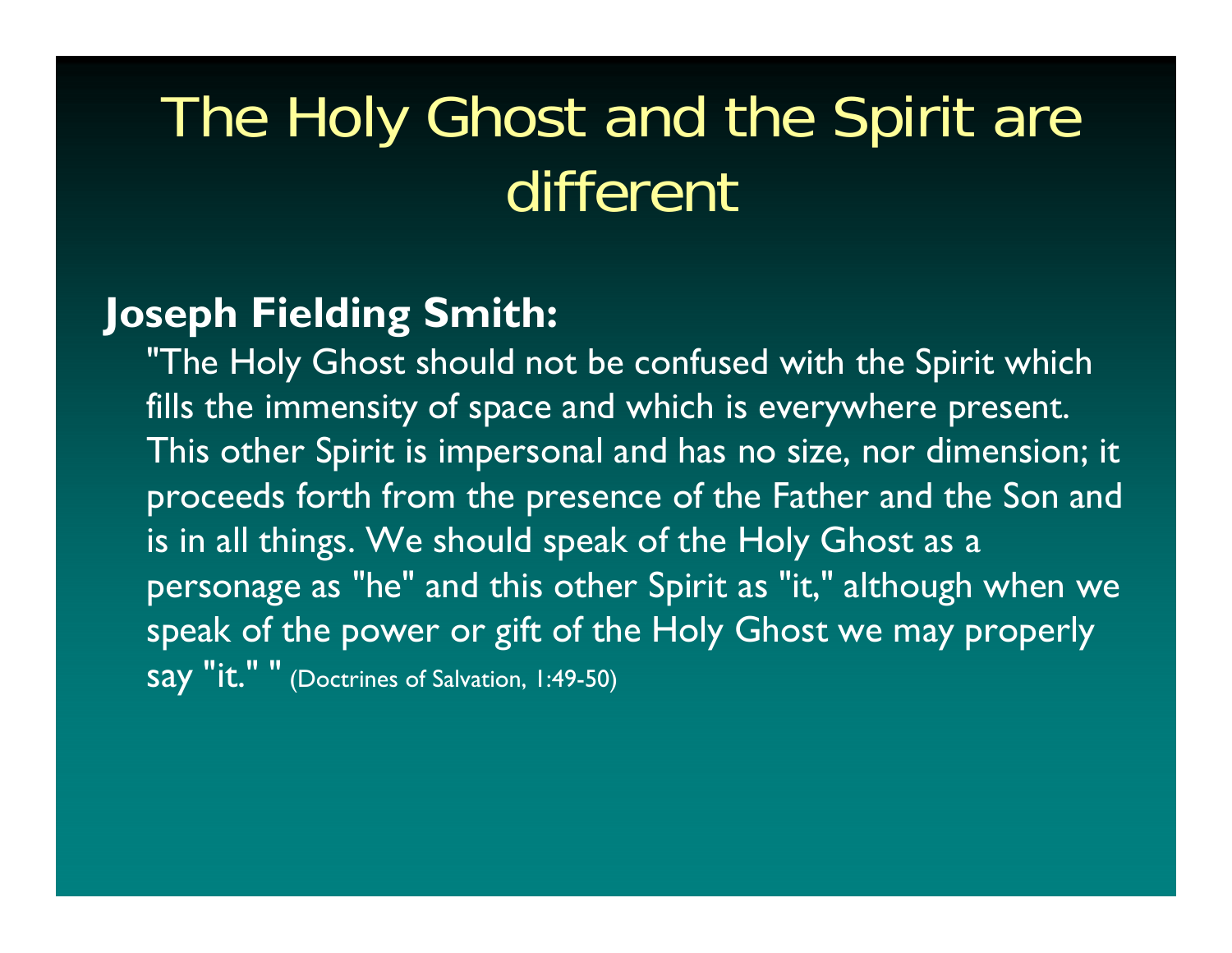## The Holy Ghost Uses the Light of Christ

#### **Joseph Fielding Smith:**

"The person of the Holy Ghost can work through the Spirit of Christ that permeates everything, or he can work by personal <code>CONtacts.''</code> (Doctrines of Salvation, 1:49-50)

#### **Bruce R McConkie:**

"The light of Christ is neither the Holy Ghost nor the gift of the Holy Ghost; but that member of the Godhead, because he along with the Father and the Son is God, uses the light of Christ for his purposes." (A New Witness for the Articles of Faith, pg 258.)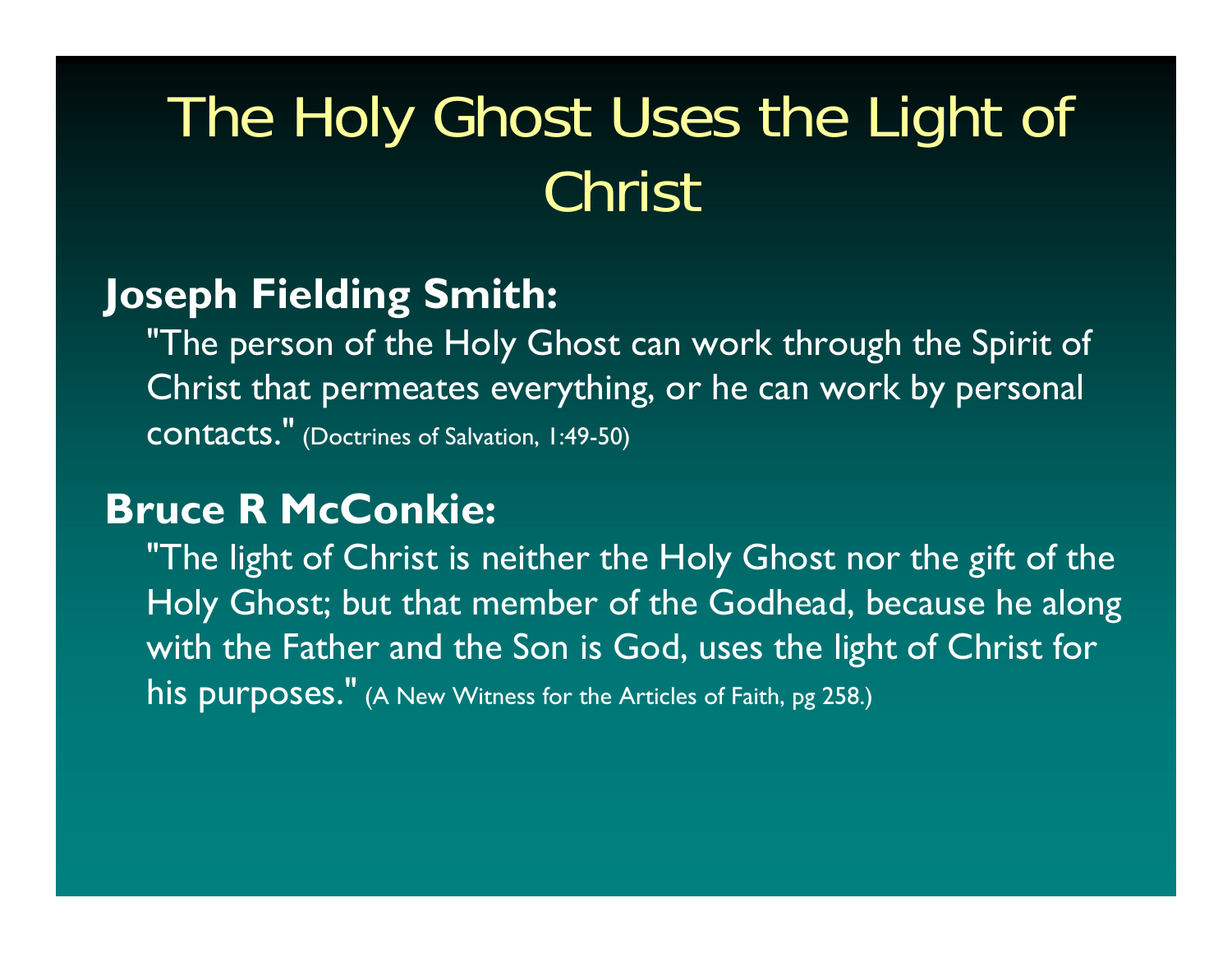## The Spirit is the agency of God's Power

#### **Bruce R McConkie:**

"It is the agency of God's power; it is the means and way whereby "he comprehendeth all things," so that "all things are before him, and all things are round about him." It is the way whereby "he is above all things, and in all things, and is through all things, and is round about all things." Because of it, "all things are by him, and of him, even God, forever and ever." ("D&C 88:6- 13, 41.)" (A New Witness for the Articles of Faith, pg 257-8)

#### **John A Widstoe:**

"This divine universe-filling medium, which holds all things together, places every soul born into the earth in communication with the members of the Godhead. Through it flow the truth and power that touch the intelligence and conscience of men." (Doctrines of Salvation, 1:49-50)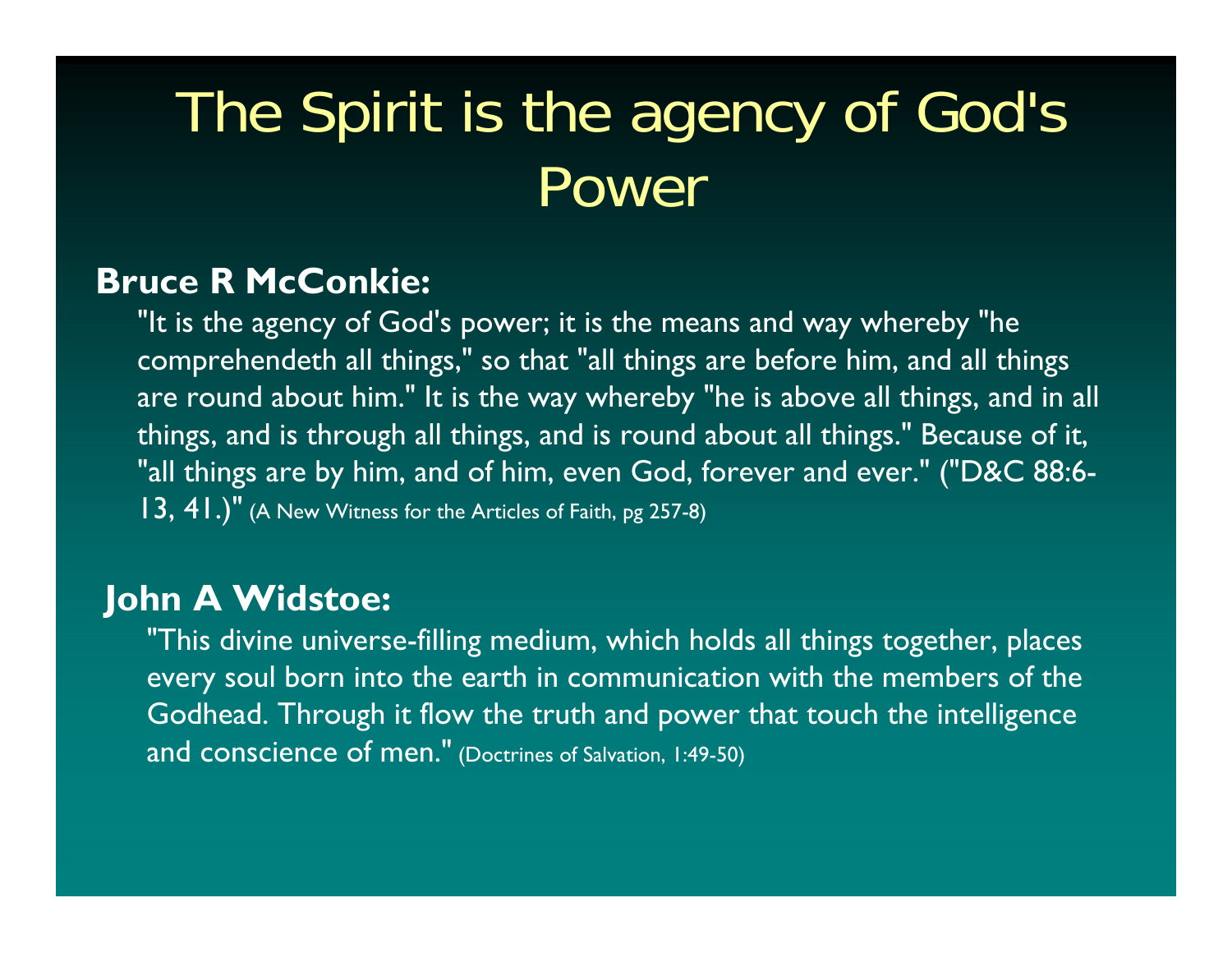### Our access to the Spirit

- $\bullet$  Requires Obedience
	- D&C 121:37

"powers of heaven cannot be controlled nor handled only upon the principles of righteousness."

• William Bradford: "No one can have access to The Spirit unless he is obedient." (The Spirit)

### • Holy Ghost

• Controls access to the Spirit

#### **William Bradford:**

"The Holy Ghost is that "Guard", to see that God's children, through obedience, can have access to the Spirit through the Holy Ghost. All access to The Spirit comes through the Holy Ghost - without him is nothing learned. If we are obedient to the laws which govern our access to and use of Spirit, we may have it, if it is expedient in God's plan." (The Spirit)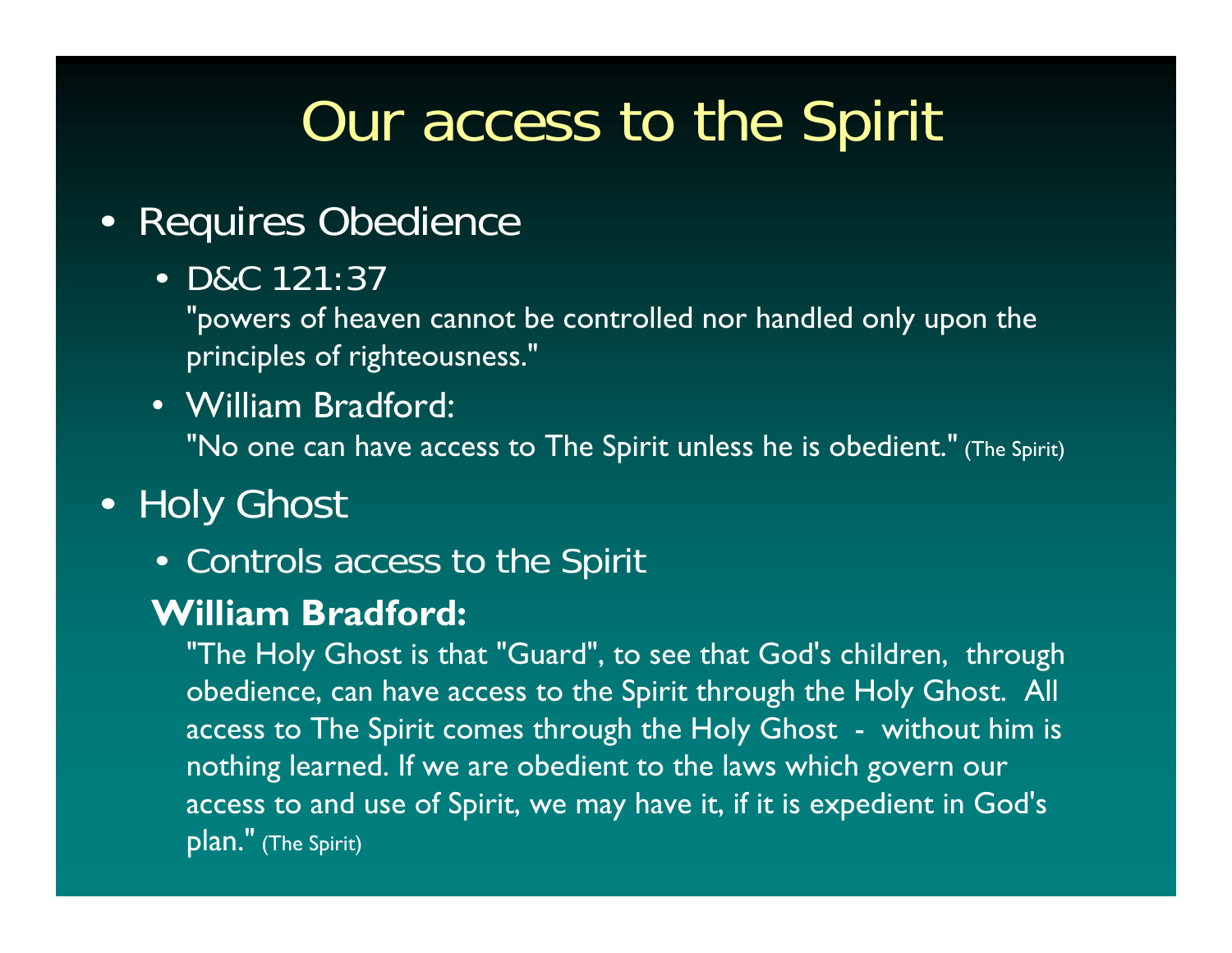# Before Baptism – Light of Christ

• Light of Christ is given to all men that they might know good from evil and leads all men to the truth (Moroni 7:16)

#### **Joseph Fielding Smith:**

"if a man who has never heard the gospel will hearken to the teachings and manifestations of the Spirit of Christ, or the Light of Truth, which come to him, often spoken of as conscience … it will lead him eventually to the fullness of the gospel." (Doctrines of Salvation, 1:51)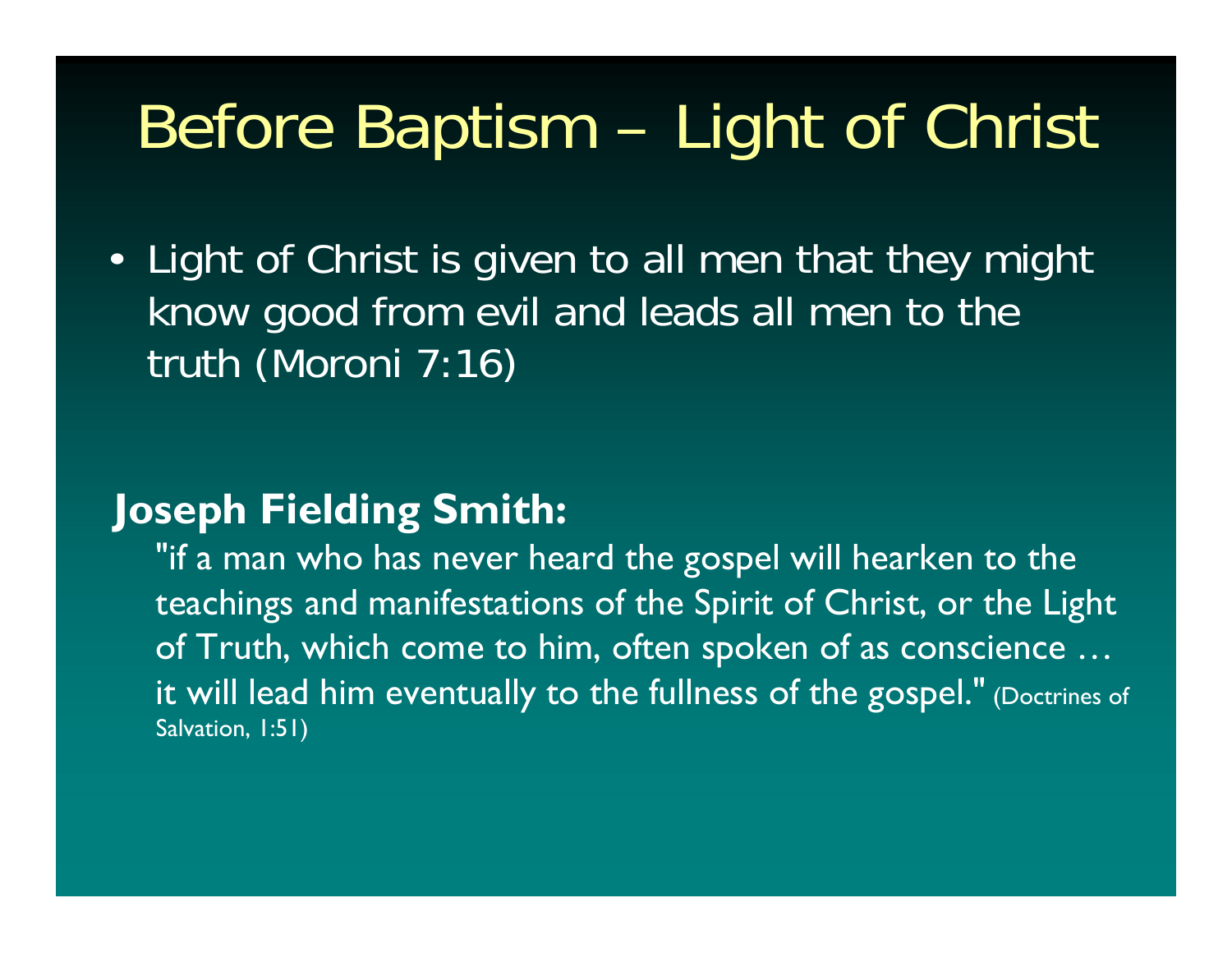# Before Baptism – Manifestation of the Holy Ghost

• Manifestation of the Holy Ghost is given before baptism as a witness to the truth (Moroni 10:4)

#### **Dallin H Oaks:**

"In contrast, a manifestation of the Holy Ghost is more focused. This manifestation is given to acquaint sincere seekers with the truth about the Lord and his gospel... To repeat, the Light of Christ is given to all men and women that they may know good from evil; manifestations of the Holy Ghost are given to lead sincere seekers to gospel truths that will persuade them to repentance and baptism." ("Always Have His Spirit," Ensign, Nov. 1996, 59.)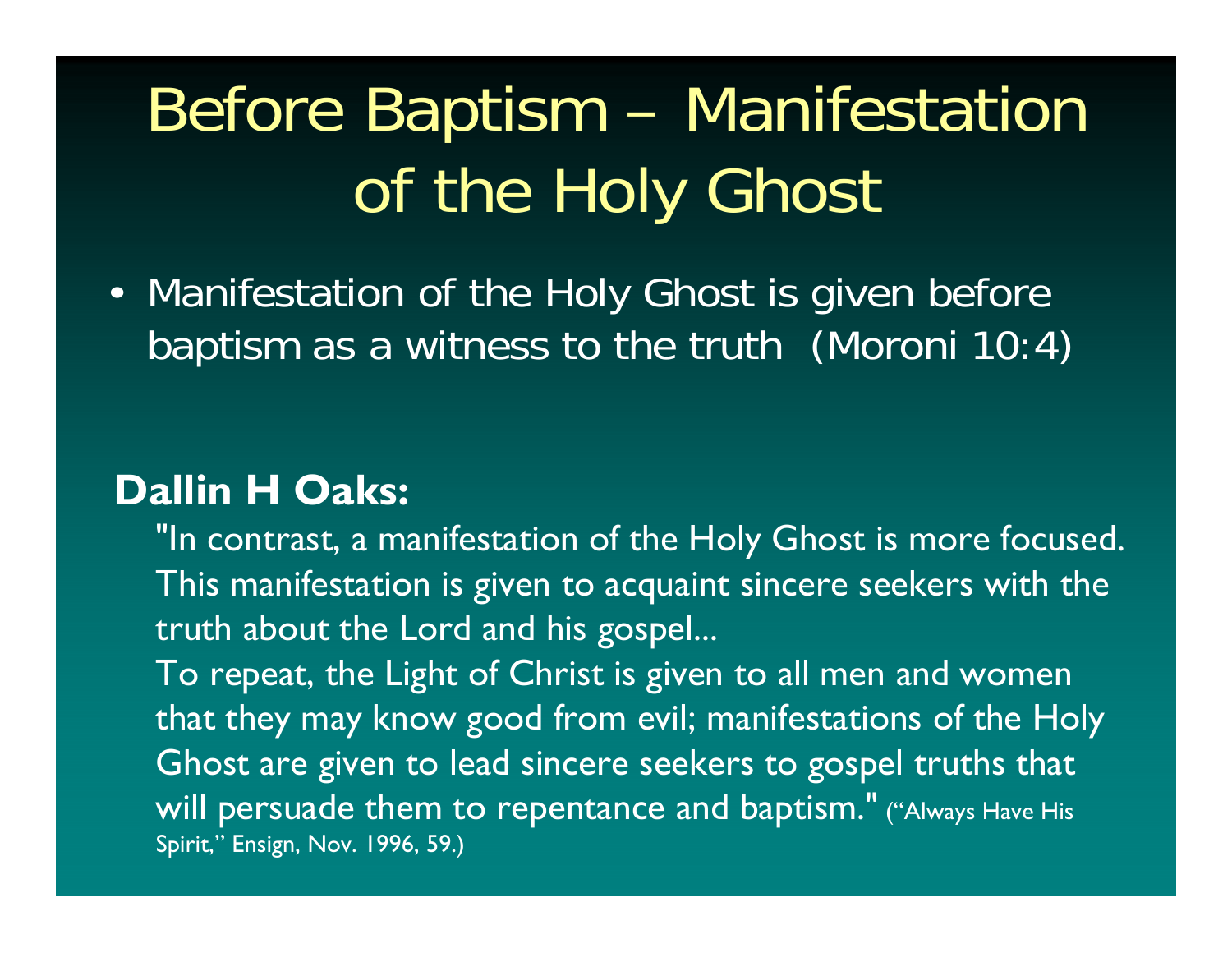## Gift of the Holy Ghost

• Gift of the Holy Ghost is not the Holy Ghost

#### **Joseph Smith:**

"There is a difference between the Holy Ghost and the gift of the Holy Ghost. Cornelius received the Holy Ghost before he was baptized, which was the convincing power of God unto him of the truth of the Gospel, but he could not receive the gift of the Holy Ghost until after he was baptized. Had he not taken this sign or ordinance upon him, the Holy Ghost which convinced him of the truth of God, would have left him." (Teachings of the Prophet Joseph Smith, pg, 199)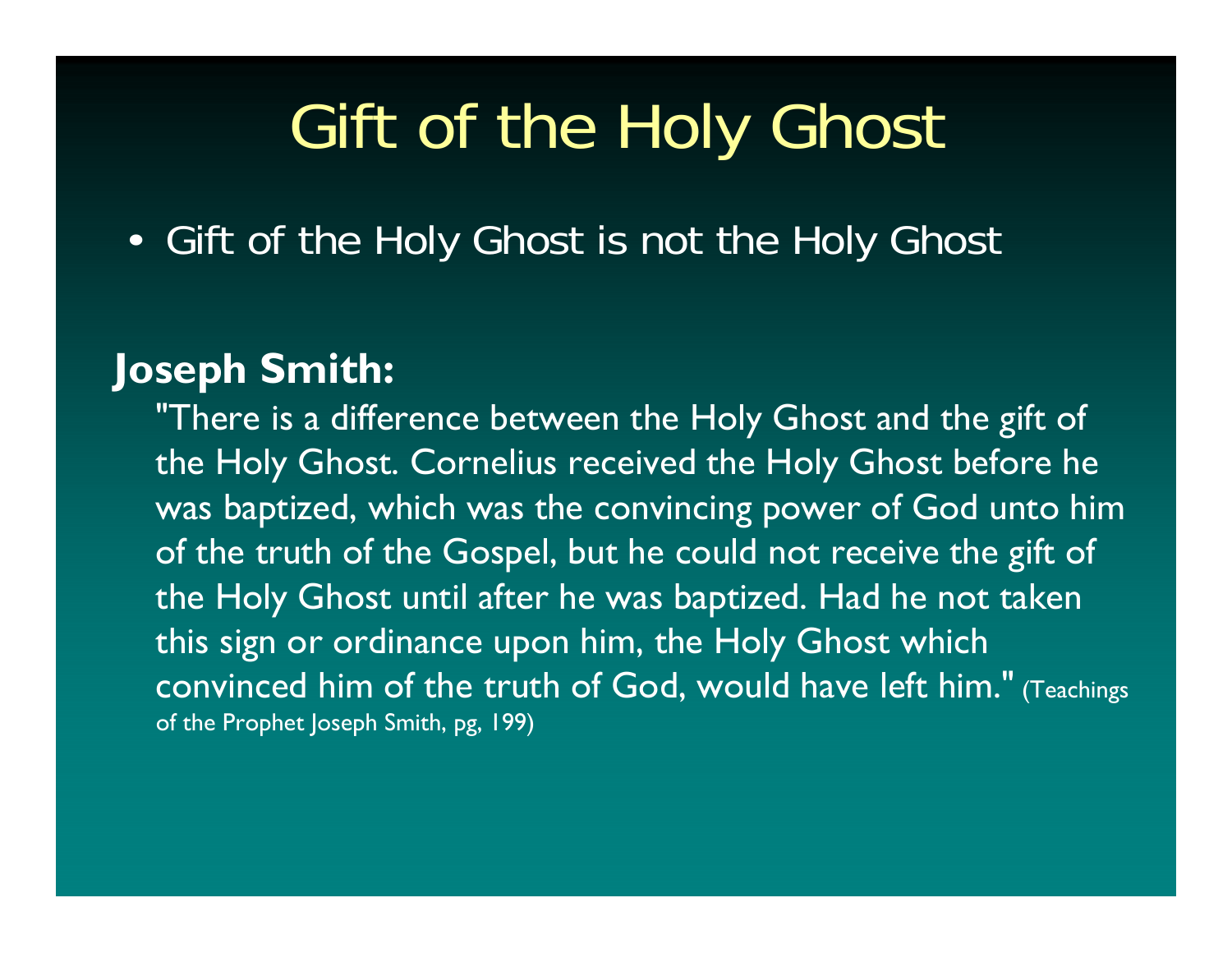# Gift of the Holy Ghost (cont.)

• Higher Endowment or manifestation of the Spirit

### **John Taylor:**

"we have something more than that portion of the Spirit of God which is given to every man, and it is called the gift of the Holy Ghost, which is received through obedience to the first principles of the Gospel of Christ, by the laying on of hands of the servants of God." (Gospel Kingdom, pg 43)

#### **Charles W Penrose:**

"the gift of the Holy Ghost." What is it? It is a greater and higher endowment of the same spirit which enlightens every man that <code>comes</code> into the world"  $_{\tiny{\text{[Journal of Discuss, 23: 350)}}}$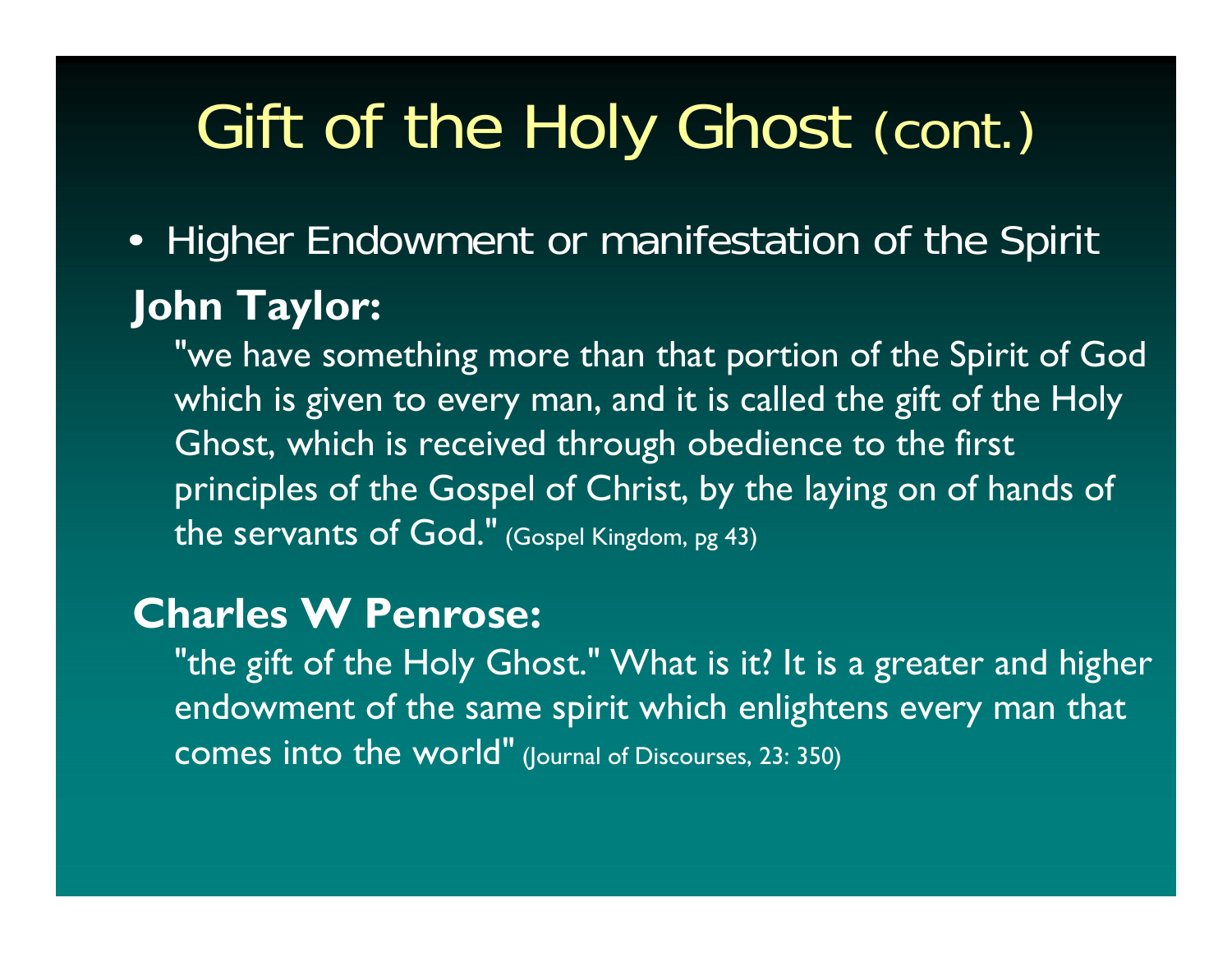# Gift of the Holy Ghost (cont.)

#### **Bruce R McConkie:**

"This gift is a special endowment of divine grace and goodness that is received after baptism and is conferred upon believing souls by the laying on of hands. It is the right to the constant companionship of the Holy Ghost based on faithfulness. It is the right to receive revelation, to see visions, and to be guided from on high. It opens the door so that spiritual gifts and all that the Lord has in store for the faithful may flow to them in abundant measure." (A New Witness for the Articles of Faith, pg 256)

#### **Marion G Romney:**

"There are three phases of the light of Christ that I want to mention. The first one is the light which enlighteneth every man that cometh into the world; The second phase is the gift of the Holy Ghost; And the third is the more sure word of prophecy." ("The Light Of Christ", Priesthood Session: April 1977)